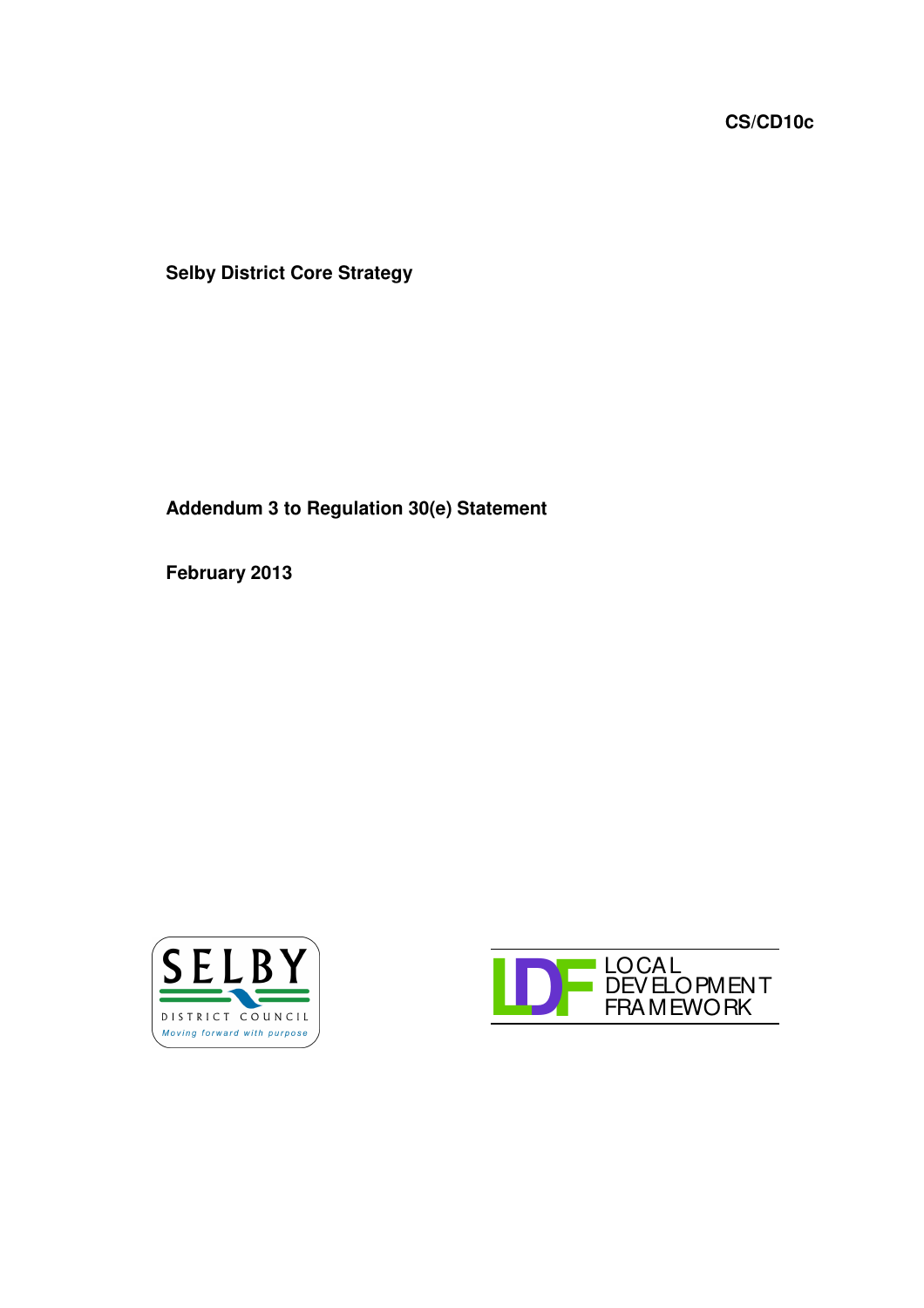## **Addendum 3 to Regulation 30(e) Statement**

## **February 2013**

#### **1. Introduction**

- 1.1 The Council published a Regulation 30e Statement (Summary of Representations Received) which was submitted with the Submission Draft Core Strategy in May 2011.
- 1.2 An addendum was published in March 2012 which summarised the number of responses and highlighted the key issues which were raised in relation to the consultation on Proposed Changes (January 2012) regarding the three topics set out in the Inspector's Ruling following the suspension of the Examination In Public (EIP) held between 20 and 30 of September 2011.
- 1.3 A second addendum set out the number of representations received and summary of main issues raised in the responses received to the 6-week consultation undertaken between 7 June and 19 July 2012 on the Further (6<sup>th</sup> Set) Proposed Changes to the Core Strategy which considered the implications of the National Planning Policy Framework (NPPF).
- 1.4 This report (addendum no. 3) summarises the number of responses to the 6-week consultation undertaken between 12 November and 28 December 2012) on a Final ( $7<sup>th</sup>$  Set) of Proposed Changes to the Core Strategy. It highlights the key issues raised following the suspension of the EIP held on 5 and 6 September 2012.

### **2. Background**

- 2.1 The EIP reconvened on 5 September 2012 for two days to consider the Further (6<sup>th</sup> Set) Proposed Changes to the Core Strategy as set out in the previous second addendum (CD10b).
- 2.2  $A(T<sup>th</sup> Set)$  Proposed Changes document was produced and published on 12 November 2012 for a 6-week consultation until 28 December 2012 for stakeholders and interested parties to comment.
- 2.3 The EIP held in September 2012 was suspended to consider any final changes to the Submission Draft Core Strategy. The EIP will reconvene on 27 February 2013.
- 2.4 The Final Proposed Changes and associated documents were made available on the Council's EIP webpage (www.selby.gov.uk/CoreStrategyEIP) during the consultation period and all interested parties were consulted in line with the agreed timetable.
- 2.5 Press notices were published in all the local newspapers during November 2012 publicising the consultation period of six-weeks. The documents were made available to view at 'Access Selby' and all local libraries.
- 2.6 A separate statement (a third addendum to the Consultation Statement (CD9c)) provides more details of the consultation undertaken relating to the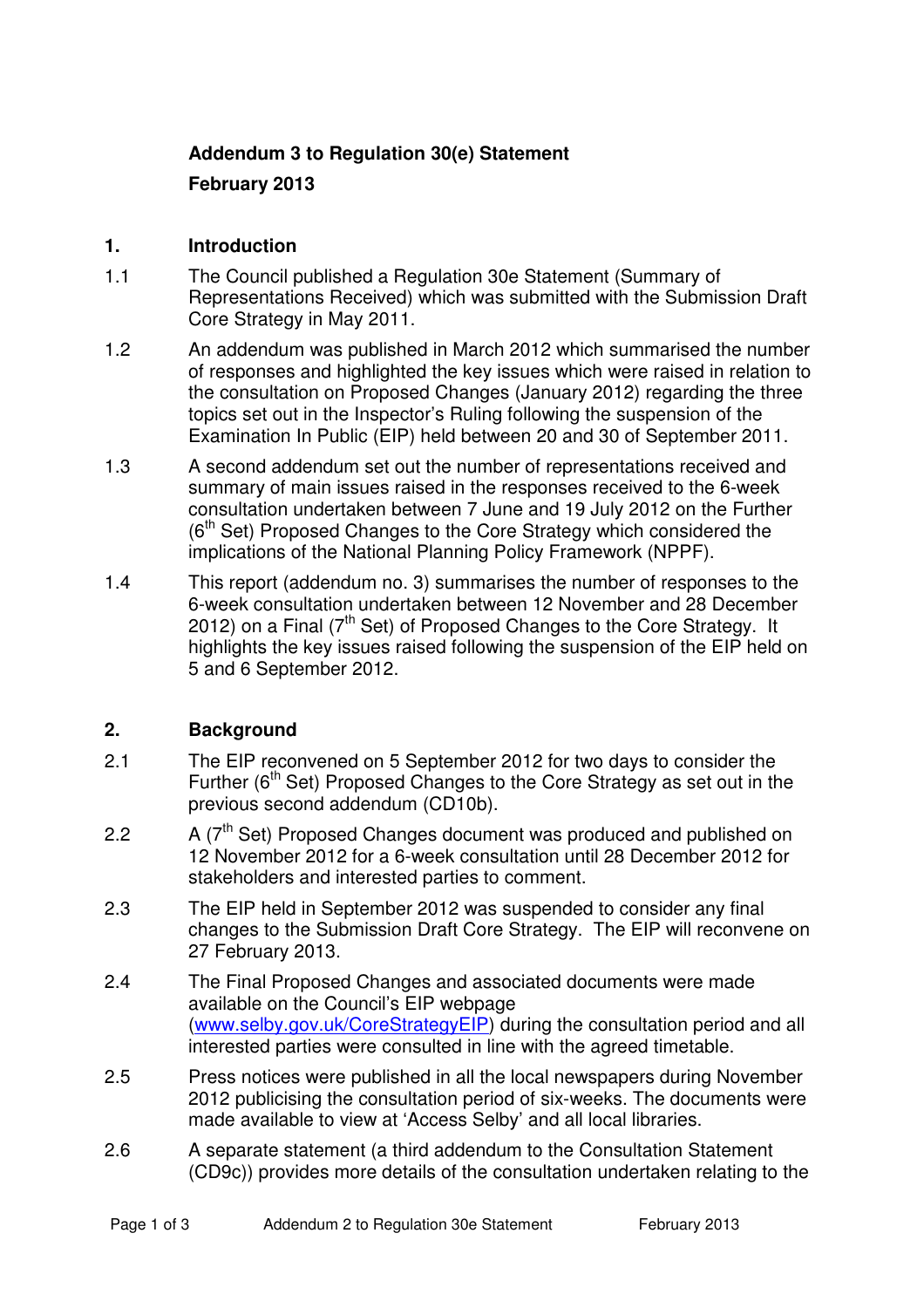Final  $(7<sup>th</sup>$  Set) Proposed Changes to the Submission Draft Core Strategy.

# **3. Consultation Responses to the Proposed Changes**

## **General Information**

- 3.1  $\hspace{1cm}$  28 individuals and organisations have submitted comments to the Final (7<sup>th</sup> Set) Proposed Changes. 23 of those had already made representations in response to earlier consultations undertaken in January 2011, January 2012 and July 2012 on the Core Strategy whilst 5 individuals and organisations have made comments for the first time.
- 3.2 82 representations were received during the 6 weeks consultation period. Table 1 below summarises the number of representations received for each Chapter / policy of the Core Strategy.

| <b>SECTION /</b><br><b>POLICY</b> | <b>NO. OF REPS</b>           | <b>REPRESENTATIONS IN:</b>   |                              |                              |
|-----------------------------------|------------------------------|------------------------------|------------------------------|------------------------------|
|                                   |                              | <b>GENERAL</b>               | <b>OBJECTION</b>             | <b>SUPPORT</b>               |
| <b>GENERAL</b>                    | 13                           | 10                           | 1                            | $\overline{c}$               |
| <b>CHAPTER 1</b>                  | $\frac{1}{2}$                | $\qquad \qquad \blacksquare$ | $\overline{\phantom{a}}$     | $\overline{\phantom{0}}$     |
| <b>CHAPTER 2</b>                  | $\qquad \qquad -$            | $\qquad \qquad \blacksquare$ | $\qquad \qquad -$            | $\overline{\phantom{0}}$     |
| <b>CHAPTER 3</b>                  | $\qquad \qquad -$            | $\qquad \qquad \blacksquare$ | $\qquad \qquad \blacksquare$ | $\overline{a}$               |
| LP <sub>1</sub>                   | $\overline{\phantom{0}}$     | $\qquad \qquad \blacksquare$ | $\overline{a}$               | $\overline{\phantom{0}}$     |
| <b>SECTION 4</b>                  | 1                            | $\qquad \qquad -$            | $\mathbf{1}$                 |                              |
| CPXX                              | 13                           | $\qquad \qquad \blacksquare$ | 12                           | 1                            |
| CP <sub>1</sub>                   | 13                           | 6                            | $6\phantom{1}6$              | 1                            |
| CP <sub>1</sub> A                 | 4                            | 1                            | $\overline{3}$               | $\overline{a}$               |
| <b>SECTION 5</b>                  | $\overline{\phantom{0}}$     | $\blacksquare$               | $\frac{1}{2}$                | $\overline{\phantom{0}}$     |
| CP <sub>2</sub>                   | 16                           | $\overline{c}$               | 12                           | $\overline{2}$               |
| CP <sub>2</sub> A                 | $\overline{a}$               | $\overline{\phantom{a}}$     | $\overline{\phantom{a}}$     | $\overline{\phantom{a}}$     |
| CP <sub>3</sub>                   | 8                            | 3                            | $\overline{3}$               | $\overline{2}$               |
| CP4                               | $\qquad \qquad \blacksquare$ | $\qquad \qquad -$            | $\qquad \qquad -$            | $\frac{1}{2}$                |
| CP <sub>5</sub>                   | 1                            | 1                            | $\qquad \qquad -$            | $\overline{\phantom{0}}$     |
| CP <sub>6</sub>                   | $\overline{1}$               | 1                            | $\qquad \qquad \blacksquare$ | $\overline{\phantom{0}}$     |
| CP7                               | $\qquad \qquad \blacksquare$ | $\qquad \qquad \blacksquare$ | $\qquad \qquad -$            | $\frac{1}{2}$                |
| CP <sub>8</sub>                   | $\qquad \qquad \blacksquare$ | $\qquad \qquad -$            | $\qquad \qquad \blacksquare$ | $\qquad \qquad -$            |
| <b>SECTION 6</b>                  | $\qquad \qquad \blacksquare$ | $\overline{a}$               | $\overline{\phantom{0}}$     | -                            |
| CP <sub>9</sub>                   | 3                            | 1                            | $\overline{2}$               | -                            |
| CP <sub>11</sub>                  | $\blacksquare$               | $\qquad \qquad \blacksquare$ | $\overline{\phantom{a}}$     | $\overline{\phantom{0}}$     |
| <b>SECTION 7</b>                  | $\frac{1}{2}$                | $\blacksquare$               | $\qquad \qquad \blacksquare$ | $\frac{1}{2}$                |
| <b>CP12</b>                       | $\overline{c}$               | $\overline{c}$               | $\qquad \qquad \blacksquare$ | $\overline{\phantom{0}}$     |
| CP <sub>13</sub>                  | $\overline{a}$               | $\overline{a}$               | $\overline{\phantom{a}}$     |                              |
| CP <sub>14</sub>                  | 7                            | 3                            | 3                            | 1                            |
| CP15                              | $\qquad \qquad -$            | $\overline{a}$               | $\qquad \qquad -$            | $\overline{a}$               |
| CP <sub>16</sub>                  | $\overline{a}$               | $\overline{a}$               | $\overline{\phantom{a}}$     | $\qquad \qquad \blacksquare$ |
| <b>TOTAL</b>                      | $\overline{82}$              | 30                           | 43                           | $\overline{9}$               |

## **Table 1 Numbers of Representations relating to Proposed Changes**

3.3 A full set of representations has been submitted to the Inspector and they are also available on-line at www.selby.gov.uk.